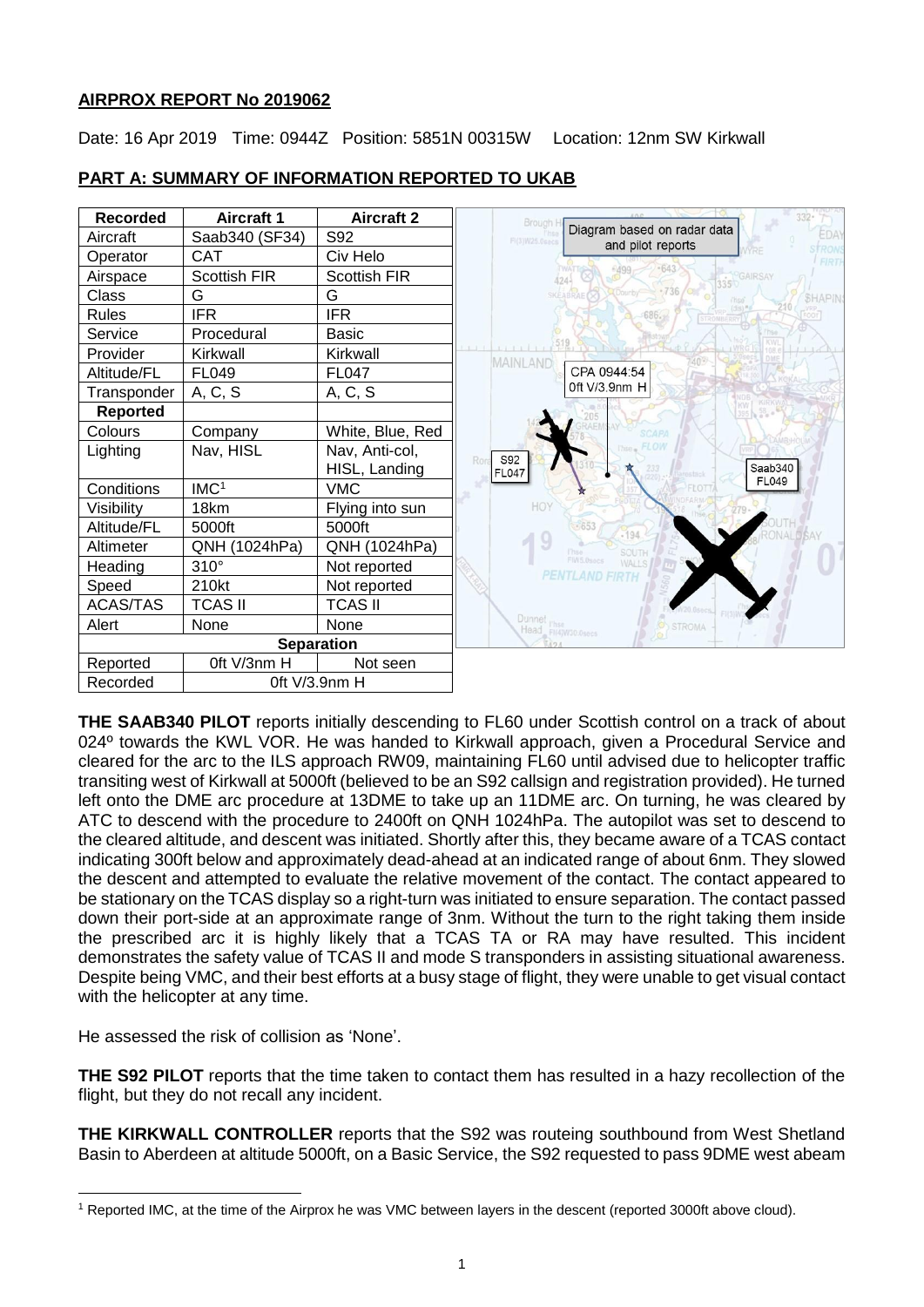at time 0943. Due to pending inbound traffic he co-ordinated no closer than 15DME west. Subsequently, the inbound Saab340 was released out of FL90 descending to FL60, ETA 0948. At this time he was happy that the S92 would not be a problem. The Saab340 came on frequency and was instructed not below FL60 until advised and cleared for the RW09 arc IAP, this allowed a deemed separation against an SB20. The S92 reported west abeam at 0941 and was asked to report at 15DME WIK. The Saab340 reported turning on the arc at 0942, sooner than the Kirkwall controller expected, and was passed Traffic Information on the southbound S92. The Saab340 reported passing KWL245R, 4700ft to ensure departure separation against the SB20 and requested the position of the S92; this was given as 240R,14DME. This was closer than the Kirkwall controller had envisaged and the pilot of the Saab340 phoned him after landing saying it was also closer than he was comfortable with although in VMC.

### **Factual Background**

The weather at Kirkwall was recorded as follows:

METAR EGPA 160920Z 14018KT 9999 FEW013 BKN015 08/04 Q1024 METAR EGPA 160950Z 14018KT 9999 FEW013 BKN017 08/04 Q1024

#### **Analysis and Investigation**

### **CAA ATSI**

ATSI had access to reports from the pilots of both aircraft and from the Kirkwall controller. The area radar and Kirkwall R/T recordings for the period were reviewed. Kirkwall ATC are not radar equipped and screenshots in this report are taken from the area radar recording. The Saab340 pilot was flying the Direct Arrival (DME Arc) approach to the ILS RW09 at Kirkwall and in receipt of an IFR Procedural Service from Kirkwall ATC at the time of the Airprox. The S92 pilot was transiting IFR from the West Shetland basin to Aberdeen, passing to the west of Kirkwall, and was in receipt of a Basic Service from Kirkwall ATC at the time of the Airprox. The controller was providing combined Aerodrome and Approach non-radar services at the time of the Airprox.

At 0924:30, the S92 pilot called the Kirkwall controller advising that they were at altitude 5000ft routeing to Aberdeen, currently on the 331 radial 36nm from Kilo Whiskey. The controller passed the QNH 1024hPa and a Basic Service was agreed. The controller asked the pilot how far west of Kirkwall they intended to pass. The pilot read back the QNH correctly and advised that they would pass 9nm to the west at time 0943:00. The controller asked the pilot if they could route no closer than 15nm west for coordination purposes, due to inbound traffic. The pilot responded, *"that's copied, route no closer than 15 miles to the west".* The controller instructed the pilot to report west abeam and the pilot responded, *"next report west abeam".*

Between 0933:20 and 0935:00, the controller dealt with an unrelated Kirkwall departure. At 0939:40, another unrelated departing aircraft was given engine start and advised that it would be a Procedural Service on departure.

At 0940:10 (Figure 1), the SF34 pilot made initial R/T contact with the Kirkwall controller advising that they were descending to FL60, had information Romeo, QNH 1024, and were currently 24nm out. A Procedural Service was agreed, and the pilot was instructed to maintain FL60 on reaching. The pilot read the level instruction back correctly and the controller reiterated not below FL60 until advised, and that this would be for a Procedural ILS for RW09. The pilot was instructed to report turning left on the arc. The pilot provided a full and accurate readback.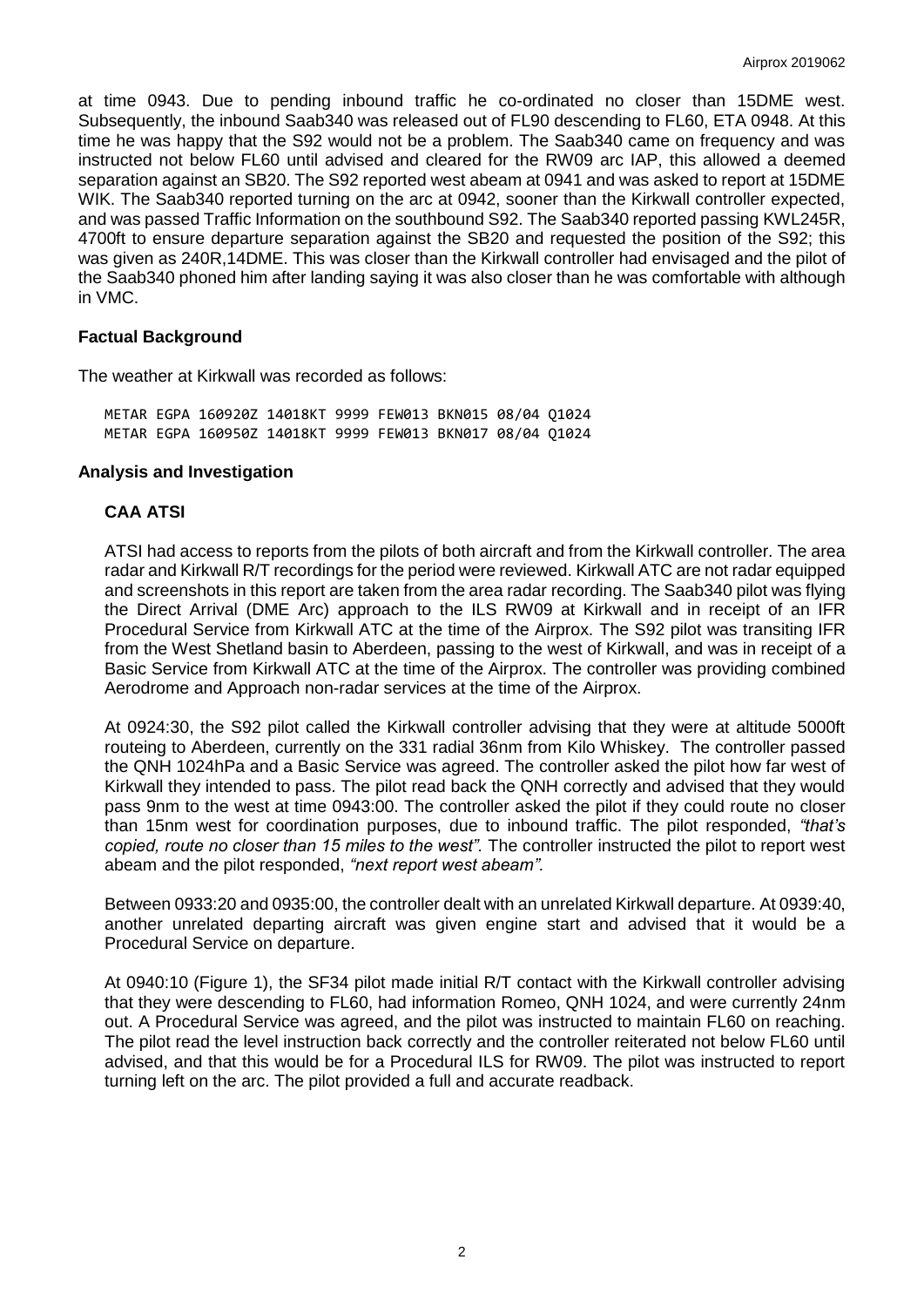

At 0941:00, the S92 pilot reported 15nm west abeam. The controller thanked the pilot and instructed them to report 15nm to run to Wick. The pilot readback the instruction correctly (Figure 2).

At 0941:30, the Kirkwall controller called the Wick controller and prenoted the S92, advising them that it would be overflying Wick at 5000ft on a Basic Service and had just passed 15nm west of Kirkwall at minute 41. Agreement was reached that the helicopter would be transferred when clear of any Kirkwall traffic.

At 0942:20, the unrelated departing aircraft requested taxi instructions which the controller issued.

At 0942:50 (Figure 3), the Saab340 pilot reported commencing their left turn on the arc for RW09. The controller instructed the pilot to descend now, with the procedure, QNH 1024hPa, and to report localiser established. The pilot responded with a full and accurate readback.



At 0943:10, the controller advised the Saab340 pilot that traffic that they may see on TCAS was an S92 helicopter at altitude 5000ft on a Basic Service and that the helicopter should be west of their track routeing southbound. The Saab340 pilot responded that they believed that they had the helicopter on TCAS.

At 0944:50 (Figure 4), the controller then asked the Saab340 pilot to report their passing radial on the arc and their altitude. CPA occurred at this time, with the aircraft separated by 3.9nm laterally and zero feet vertically.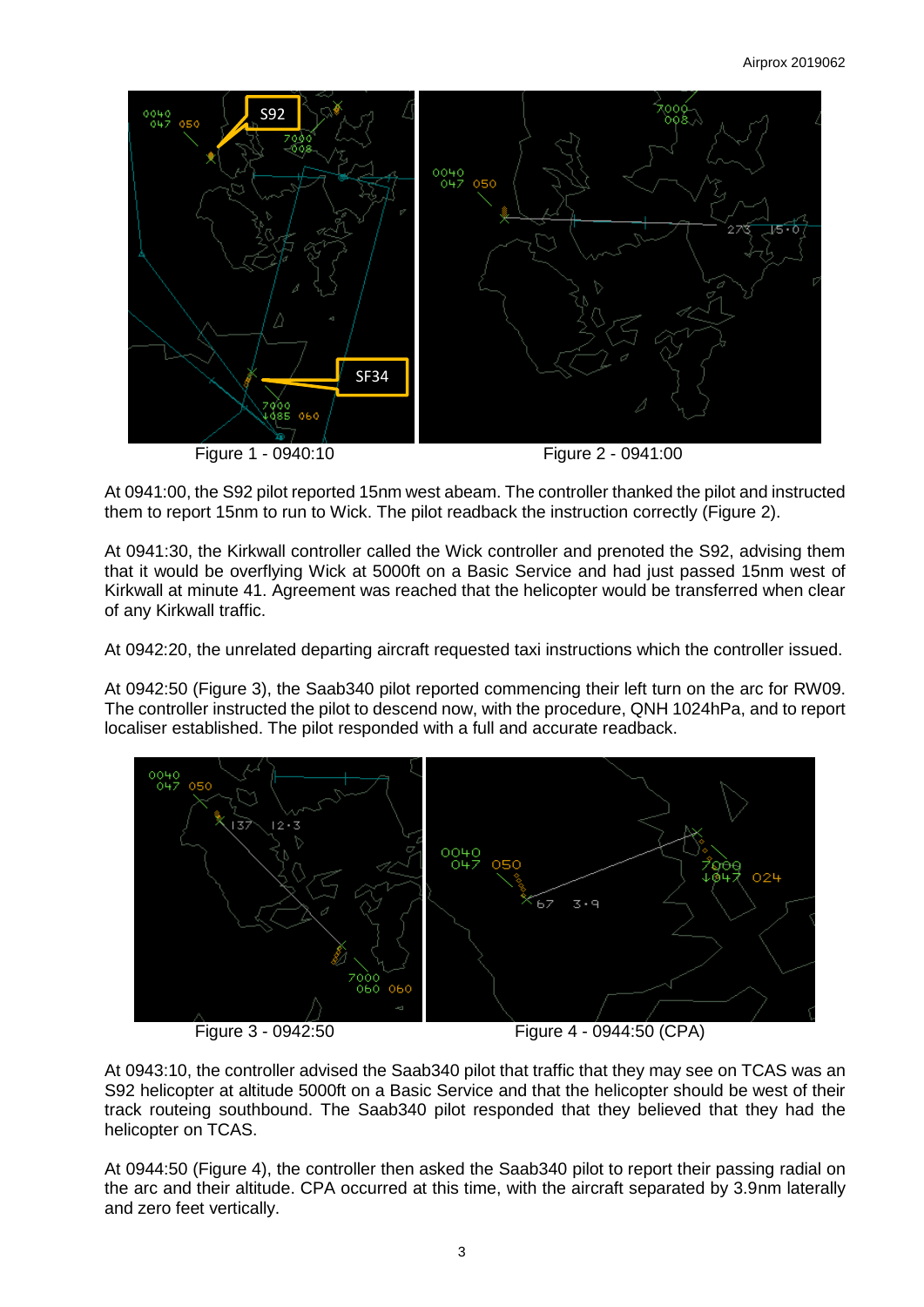At 0945:00 (Figures 5 and 6), the Saab340 pilot responded that they were passing radial 245 at 4700ft on QNH 1024hPa and asked for an update on the position and altitude of the S92. The controller asked the S92 pilot for their position from Kirkwall and the S92 pilot responded with 240 radial at 14nm. The controller then relayed the radial and distance information to the Saab340 pilot correctly but stated that the helicopter was at 5000ft, not the stated 4700ft.



Figure 5 - 0945:00 (showing the S92 passing 14.4nm west of Kirkwall)



Figure 6 - 0945:00 (showing the Saab340 established on the arc at 10.5nm**)**

MATS Part 1 Section 1 Chapter 12 "Procedural Service" states:

#### **Definition**

*Procedural Service is an ATS where, in addition to the provisions of Basic Service, the controller provides restrictions, instructions, and approach clearances, which if complied with, will achieve deconfliction minima against other aircraft participating in the Procedural Service. Neither traffic information nor deconfliction advice can be passed with respect to unknown traffic.* 

#### Flight Rules/Meteorological Conditions

*Procedural Service is available to IFR flights in any meteorological conditions. It is not available to VFR flights.*

#### Traffic Information

*The controller shall provide traffic information, if it is considered that a confliction may exist, on other known traffic; however, there is no requirement for deconfliction advice to be passed, and the pilot remains responsible for collision avoidance.*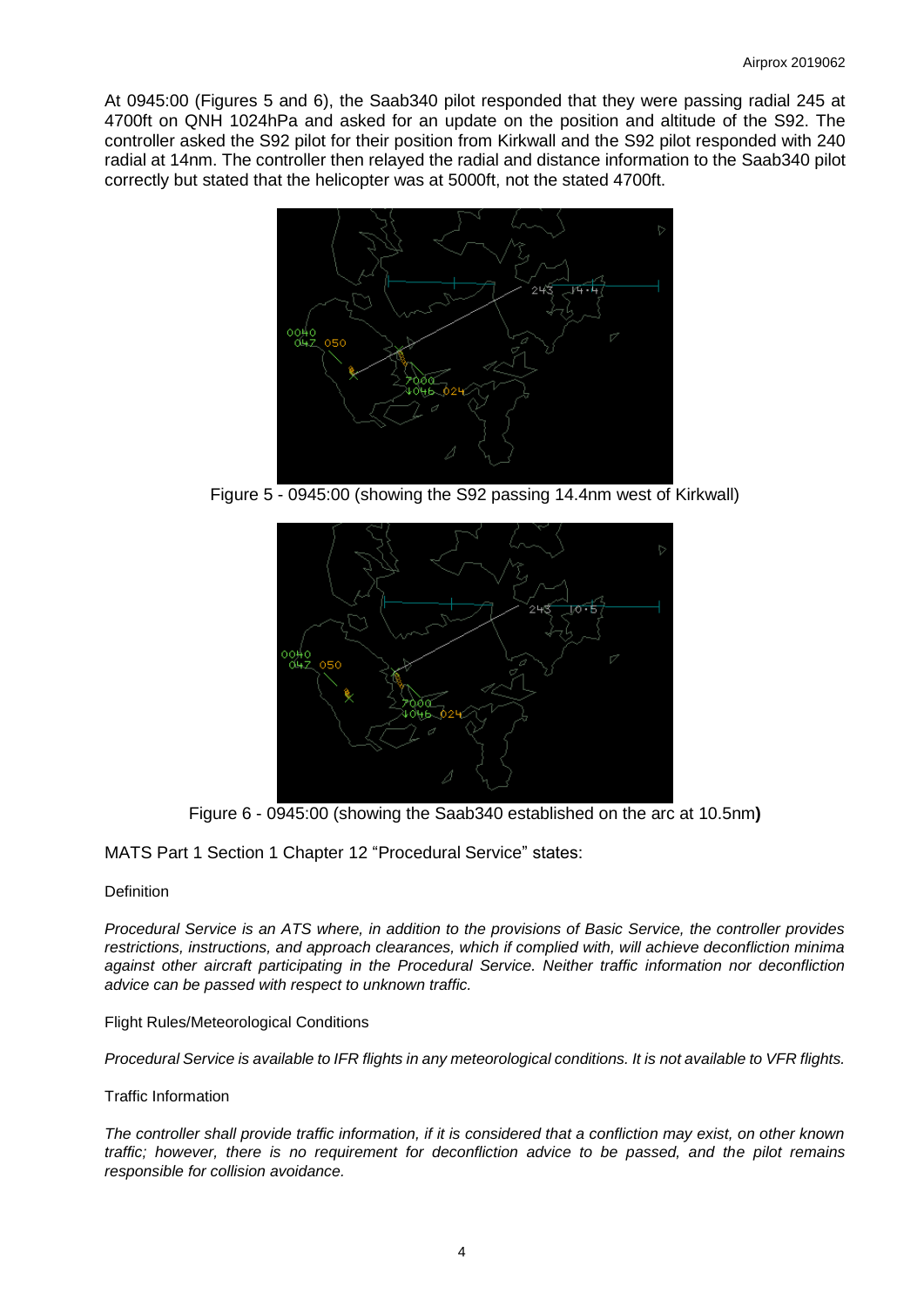The Saab340 pilot was participating in a Procedural Service and the S92 pilot was participating in a Basic Service. As such, and under CAP 493 requirements, deconfliction minima was not required to be achieved. Traffic Information was required to be passed to the Saab340 pilot on the S92. The controller discharged this responsibility when, at 0943:10, the controller advised the SF34 pilot that traffic that they may see on TCAS was an S92 helicopter at altitude 5000ft on a Basic Service and that the helicopter should be west of their track routeing southbound. The Saab340 pilot responded that they believed that they had the helicopter on TCAS.

Under a Basic Service, Traffic Information is only required to be passed where it is known by the controller that a definite hazard exists, under these circumstances a warning is required to be issued. The controller discharged this responsibility to the S92 pilot during their initial exchange with the S92 pilot when, at 0924:30, the controller asked the S92 pilot if they could route no closer than 15nm west for coordination purposes, due to inbound traffic. The pilot responded, *"that's copied, route no closer than 15 miles to the west".* CAP 493, Section 1, Chapter 12, paragraph 5F.8 states that controllers may, subject to workload, initiate agreements with pilots of aircraft under a Basic Service to restrict their flight profile to co-ordinate them with aircraft in receipt of a Procedural Service. The controller gained the agreement of the S92 pilot to pass no closer than 15nm west of Kirkwall in an attempt to provide some lateral distance between the S92 and the inbound SF34.

The Kirkwall controller discharged their responsibilities in the provision of a Procedural Service to the Saab340 pilot and a Basic Service to the S92 pilot. The SF34 and S92 pilots were operating in Class G Airspace where they were ultimately responsible for their own collision avoidance.

### **UKAB Secretariat**

The Saab340 and S92 pilots shared an equal responsibility for collision avoidance and not to operate in such proximity to other aircraft as to create a collision hazard<sup>2</sup>.

The Kirkwall RW09 approach chart is shown at Figure 7.



Figure 7: Kirkwall Instrument Approach Chart

l <sup>2</sup> SERA.3205 Proximity. MAA RA 2307 paragraphs 1 and 2.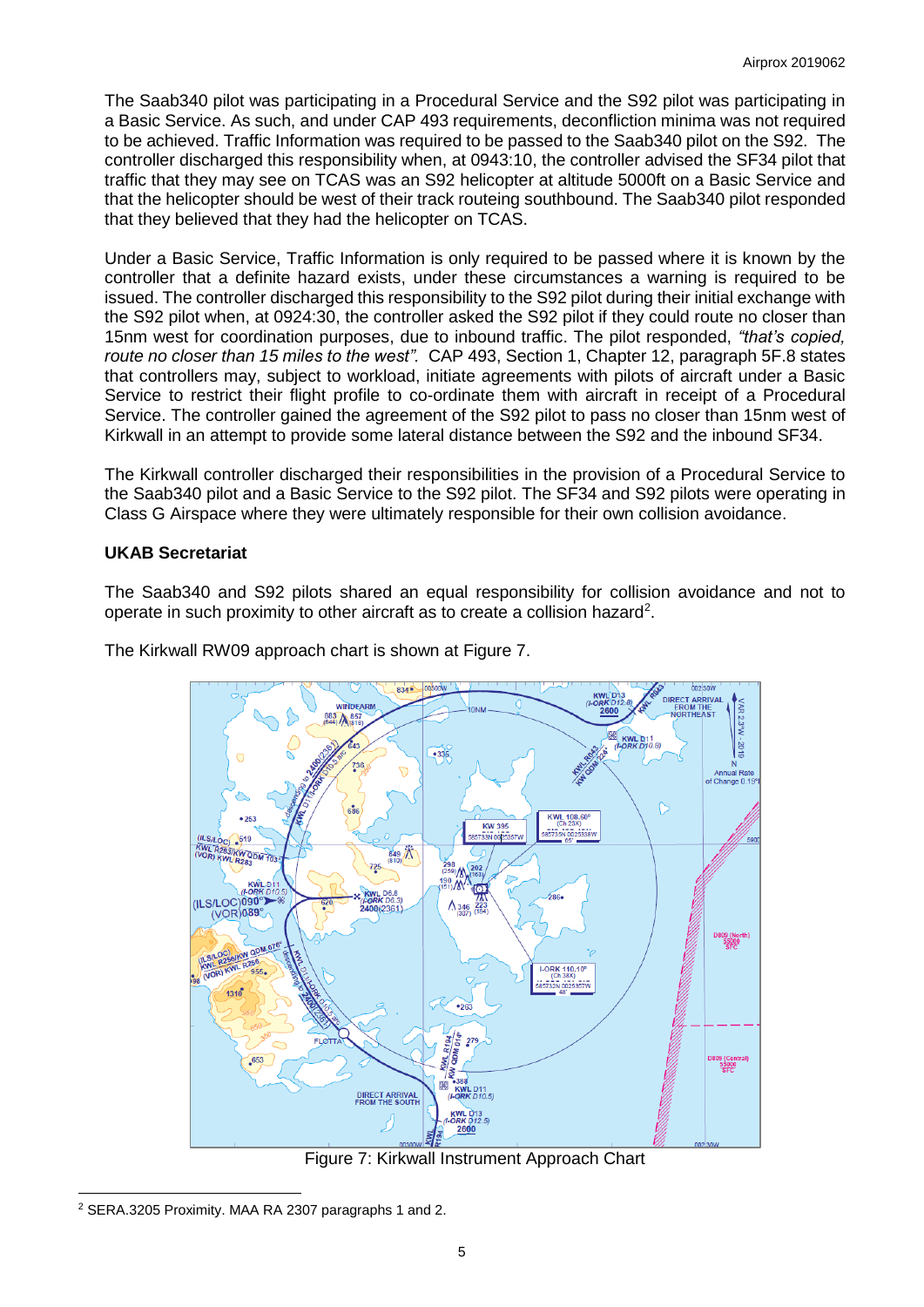# **Summary**

An Airprox was reported when a Saab340 and a S92 flew into proximity at 0944hrs near Kirkwall on Tuesday 16<sup>th</sup> April 2019. Both pilots were operating under IFR in VMC, the Saab340 pilot in receipt of a Procedural Service from Kirkwall and the S92 pilot in receipt of a Basic Service from Kirkwall.

### **PART B: SUMMARY OF THE BOARD'S DISCUSSIONS**

Information available consisted of reports from both pilots, radar photographs/video recordings, reports from the air traffic controllers involved and reports from the appropriate operating authorities. Relevant contributory factors mentioned during the Board's discussions are highlighted within the text in bold, with the numbers referring to the Contributory Factors table displayed in Part C.

The Board began by looking at the actions of the S92 pilot. They noted that the nature of their task meant that they had probably flown this route numerous times and, as in this instance, were used to complying with requests for routing and altitude from the Kirkwall controller. Equally, some members wondered whether the repetitive nature of the task might have promoted a false sense of security regarding the risk from other traffic in the Kirkwall area; although they were laterally separated as a result of the Kirkwall controller's request that they route 15nm west of the field, some members wondered to what extent they had taken the RW09 arc procedure into account during their planning given that procedural aircraft arriving at Kirkwall in the conditions of the day would likely be in that airspace.

The Board then turned to the actions of the Saab340 pilot and members noted that although he was flying in intermittent IMC, at the time of the Airprox he was VMC between cloud layers. Having been informed by the Kirkwall controller that the S92 might possibly produce a TCAS II alert, members wondered whether the S92 appearing on this TCAS II display whilst he was between cloud layers had increased his concern, albeit there was no TA or RA generated **(CF2)**. Although he had been given this Traffic Information, members could understand his disquiet at seeing another aircraft seemingly in his 12 o'clock on TCAS as he was cleared to descend on the procedure. Although, ultimately, he was required to ensure his own collision avoidance, this was less straight forward given that he was conducting a procedure which required a degree of flying precision and task focus. His options were to abandon the procedure and go around or modify the procedure as he conducted his own collision avoidance manoeuvre; neither option being ideal but reflected the reality of flying commercial air transport aircraft flying in Class G airspace without an available surveillance-based ATS.

The Board then turned to the actions of the Kirkwall controller. Some members wondered whether the controller could have provided more proactive separation of the 2 aircraft given that both were IFR and known to the controller, although the controller did not know the S92 pilot was IFR. Others pointed out that the S92 pilot had requested only a Basic Service (there being no radar available for a surveillancebased Traffic or Deconfliction Service) and therefore, regardless of their flight conditions, it was only incumbent upon the controller to separate aircraft that were also participating in a Procedural Service<sup>3</sup>, which the S92 was not. One member thought that the controller could have offered an alternative approach to the arc, but other members believed that this would be construed as over-controlling because it was incumbent upon the Saab340 pilot to request an alternative if they believed the S92 would constitute a risk **(CF1)**.

Controller members noted that the controller had passed Traffic Information to the Saab340 pilot on the S92 but had not reciprocated the TI by informing the S92 pilot of the Saab340. Members again discussed the limitations of a Procedural Service and the fact that only aircraft participating in the service are separated, and that TI is only available for known traffic. Although under the current regulations the Kirkwall controller discharged their formal responsibilities to both aircraft under the service that the pilots had requested, some controller members nevertheless thought that within the notion of defensive controlling, the controller could have done more in this circumstance to assist the pilots in their collision avoidance responsibilities.

l

<sup>3</sup> CAP774, Chapter 5